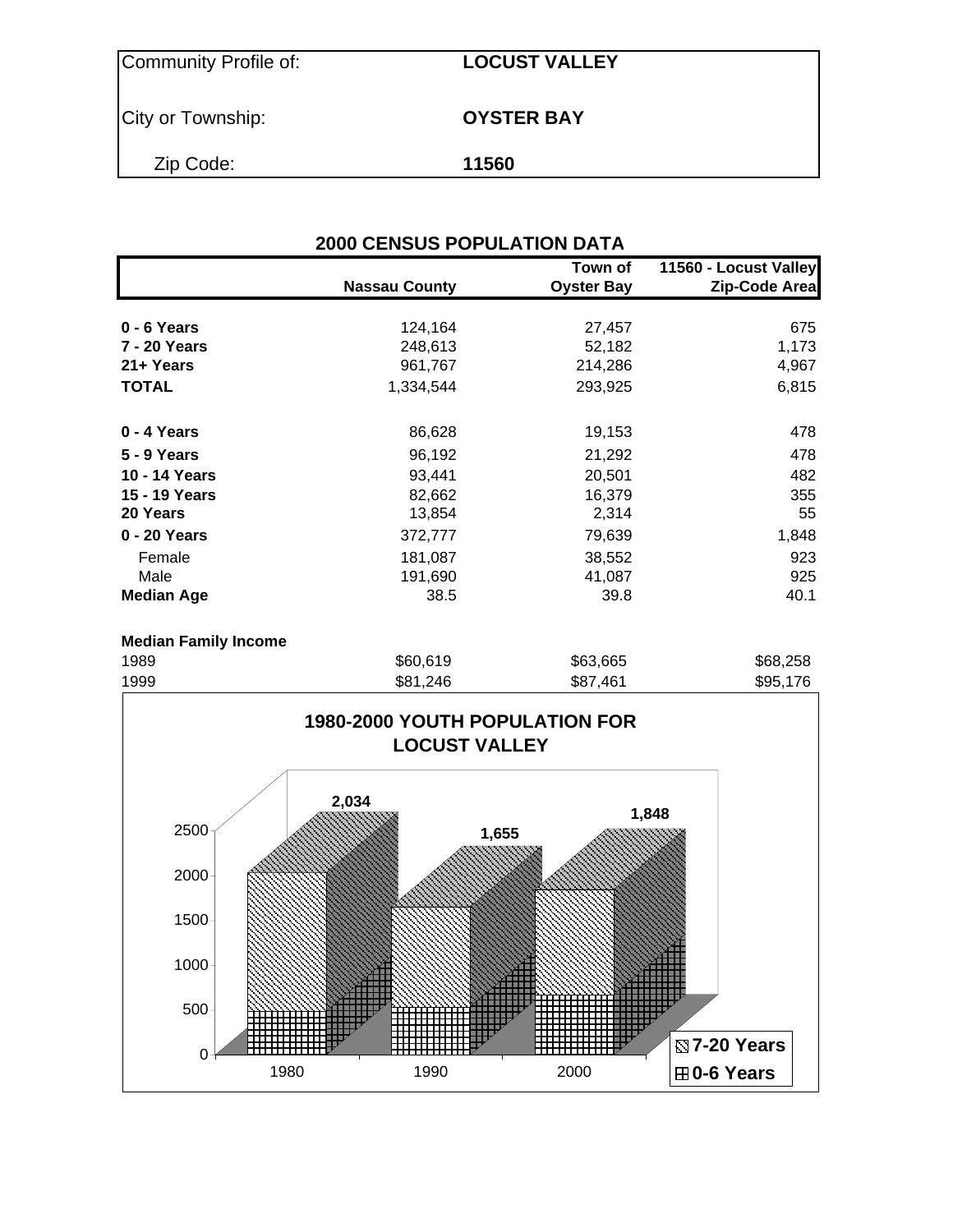# **2000 POPULATION PROJECTION DATA**

|                   | <b>Nassau County</b>                  | <b>Town of</b><br><b>Oyster Bay</b>                                 | 11560 - Locust Valley<br>Zip-Code Area |
|-------------------|---------------------------------------|---------------------------------------------------------------------|----------------------------------------|
|                   |                                       |                                                                     |                                        |
| 0 - 6 Years       | 118,978                               | 22,496                                                              | 519                                    |
| 7 - 20 Years      | 231,792                               | 49,305                                                              | 1,354                                  |
| 21+ Years         | 978,505                               | 218,082                                                             | 5,068                                  |
| <b>TOTAL</b>      | 1,329,275                             | 289,884                                                             | 6,940                                  |
| 0 - 4 Years       | 83,639                                | 16,110                                                              | 370                                    |
| 5 - 9 Years       | 90,106                                | 16,875                                                              | 371                                    |
| 10 - 14 Years     | 82,042                                | 17,814                                                              | 508                                    |
| 15 - 19 Years     | 79,040                                | 17,385                                                              | 508                                    |
| 20 Years          | 15,943                                | 3,618                                                               | 116                                    |
| $0 - 20$ Years    | 350,770                               | 71,801                                                              | 1,872                                  |
| 500               | $\blacktriangle$ and $\blacktriangle$ | <b>INTERNATIONAL PROPERTY</b><br><b>Tanggung Tinggung September</b> |                                        |
| ×<br>400          | ×<br>×                                |                                                                     | Ę<br>$X = 0.4$                         |
| 300               |                                       |                                                                     | $\Box$ 5-9<br>■15-19                   |
| 200               |                                       |                                                                     |                                        |
| 100               |                                       |                                                                     |                                        |
| 0<br>2001<br>2002 | 2003<br>2004                          | 2005<br>2006<br>2007                                                | 2008<br>2009<br>2010                   |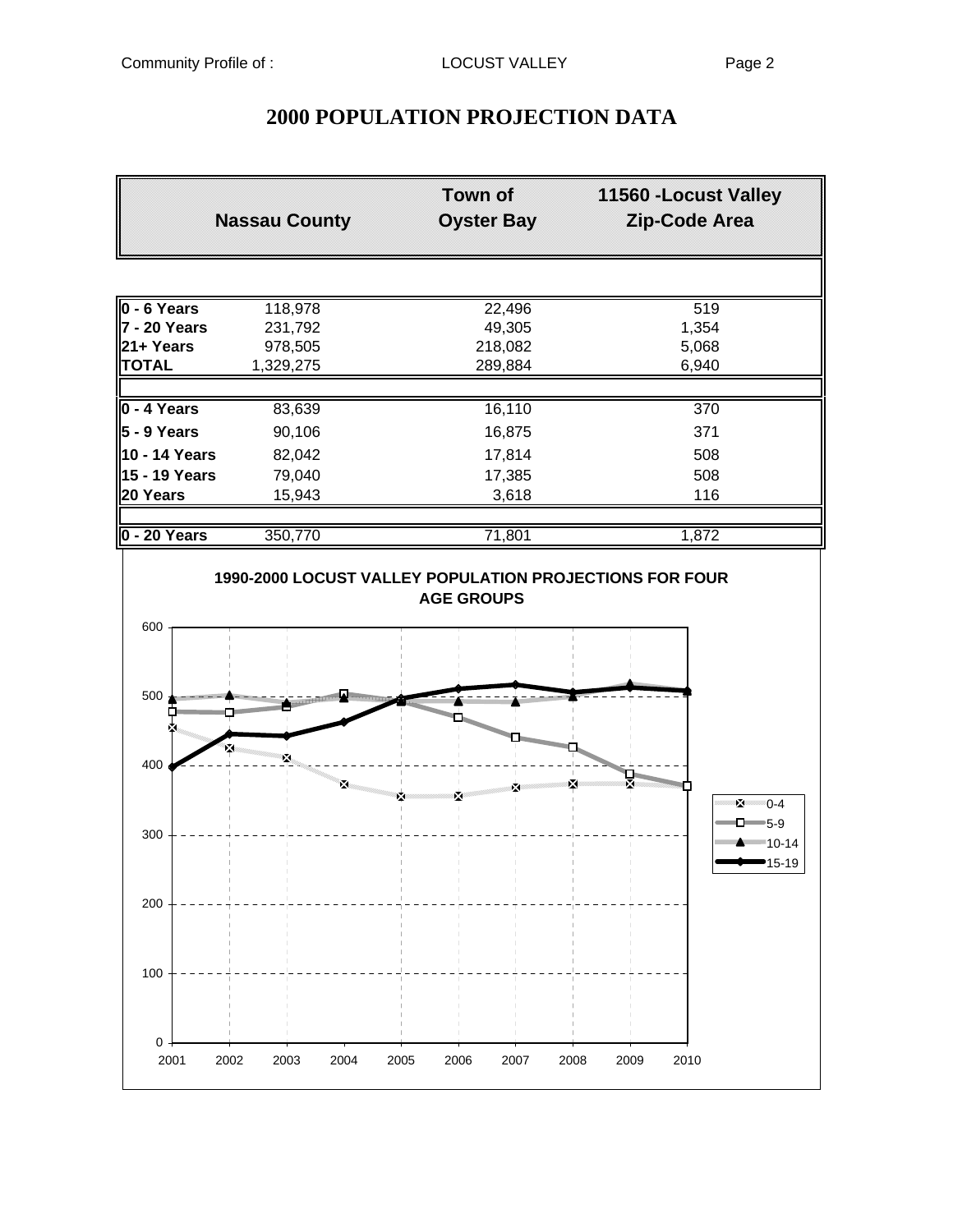## **TEMPORARY ASSISTANCE TO NEEDY FAMILIES (Formerly AFDC) (NUMBER OF INDIVIDUALS)**

| Town of                                    | 16-20 y       |
|--------------------------------------------|---------------|
|                                            |               |
| Year<br>Nassau County<br><b>Oyster Bay</b> | Zip-Code Area |
| 1985<br>15,963<br>1,051                    | 46            |
| 1986<br>15,337<br>946                      | 43            |
| 1987<br>13,321<br>807                      | 40            |
| 1988<br>12,410<br>782                      | 24            |
| 704<br>1989<br>11,950                      | 20            |
| 1990<br>12,607<br>737                      | 18            |
| 1991<br>15,317<br>898                      | 31            |
| 1992<br>16,528<br>963                      | 29            |
| 1993<br>20,129<br>1,245                    | 29            |
| 1994<br>1,366<br>20,622                    | 39            |
| 1995<br>20,229<br>1,211                    | 34            |
| 1996<br>954<br>17,800                      | 29            |
| 1997<br>14,940<br>836                      | 14            |
| 695<br>1998<br>12,706                      | 12            |
| 1999<br>10,825<br>695                      | 15            |

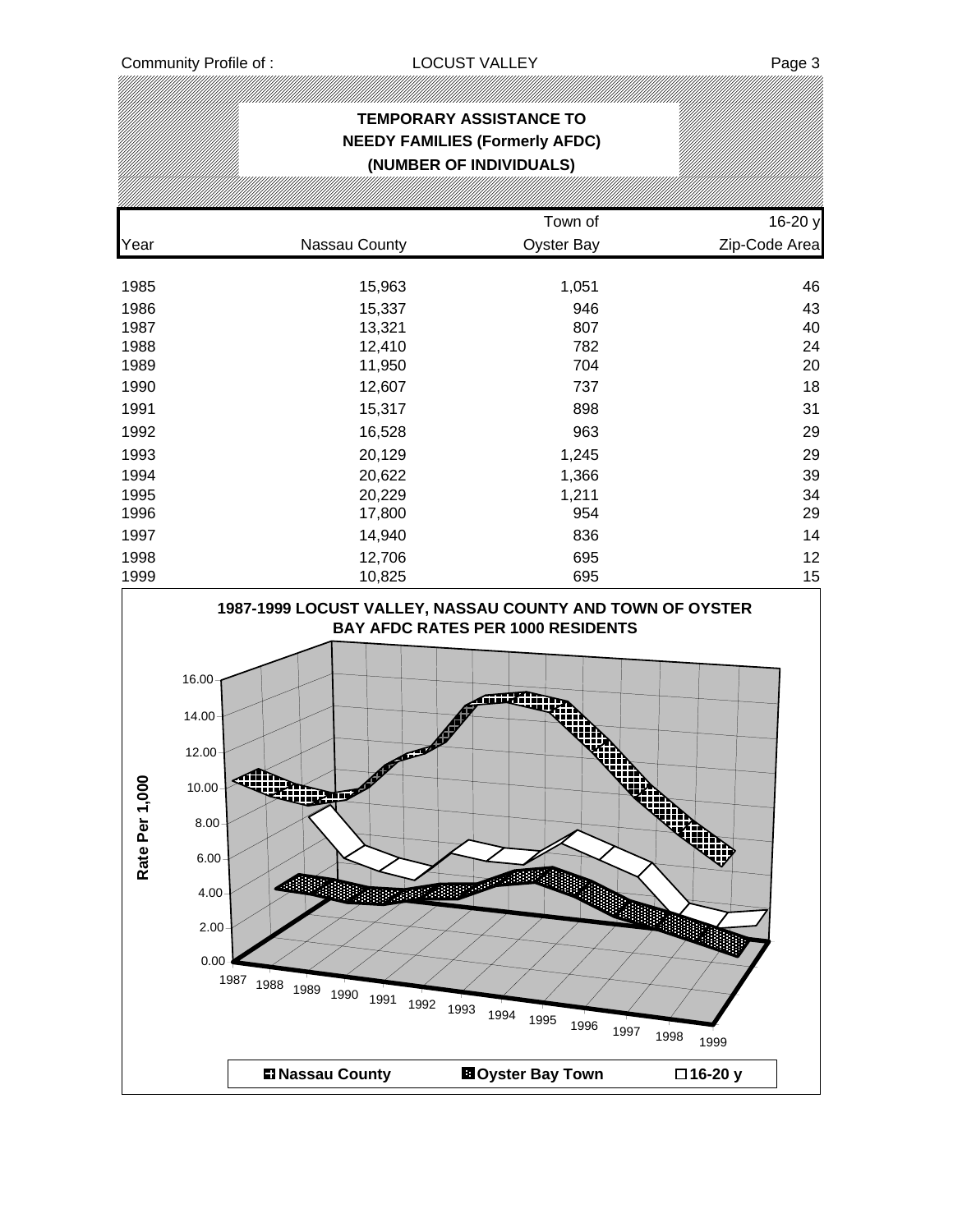Community Profile of : LOCUST VALLEY **Example 2018** Page 4

|      |                | 11560 ZIP-CODE AREA RESIDENT YOUTH OFFENSES            |                              |                         |
|------|----------------|--------------------------------------------------------|------------------------------|-------------------------|
| Year | <b>Arrests</b> | 7-15 Years Old<br><b>Station</b><br><b>Adjustments</b> | Subjects of<br>Investigation | <b>Totals</b>           |
| 1991 | 3              | 6                                                      | $\overline{2}$               | 11                      |
| 1992 | $\overline{2}$ | 5                                                      | 0                            | 7                       |
| 1993 | 0              | 14                                                     | 10                           | 24                      |
| 1994 | 15             | 15                                                     | 0                            | 35                      |
| 1995 | 1              | 5                                                      | 5                            | 11                      |
| 1996 | 1              | 4                                                      | 4                            | 9                       |
| 1997 | $\overline{c}$ | 8                                                      |                              | 11                      |
| 1998 | $\overline{2}$ | 7                                                      | 4                            | 13                      |
| 1999 | 13             | 9                                                      | 9                            | 31                      |
|      |                | 16-20 Years Old                                        |                              |                         |
|      |                | Subjects of                                            |                              | <b>All Ages</b>         |
| Year | <b>Arrests</b> | Investigation                                          | <b>Totals</b>                | <b>Total Incidents*</b> |
| 1991 | 21             | 11                                                     | 32                           | 43                      |
| 1992 | 16             | 5                                                      | 22                           | 29                      |
| 1993 | 7              | 11                                                     | 18                           | 42                      |
| 1994 | 5              | 9                                                      | 14                           | 50                      |
| 1995 | $\overline{7}$ | 3                                                      | 10                           | 21                      |
| 1996 | 14             | 8                                                      | 22                           | 31                      |
| 1997 | 9              | $\overline{2}$                                         | 11                           | 22                      |
| 1998 | 14             | 8                                                      | 22                           | 35                      |
| 1999 | 8 <sup>1</sup> | 7                                                      | 19                           | 50                      |



\* Total incidents include arrests, station adjustments and subjects of investigation for 1988-1999. Youth offense data does not include data on convictions following from some of these arrests.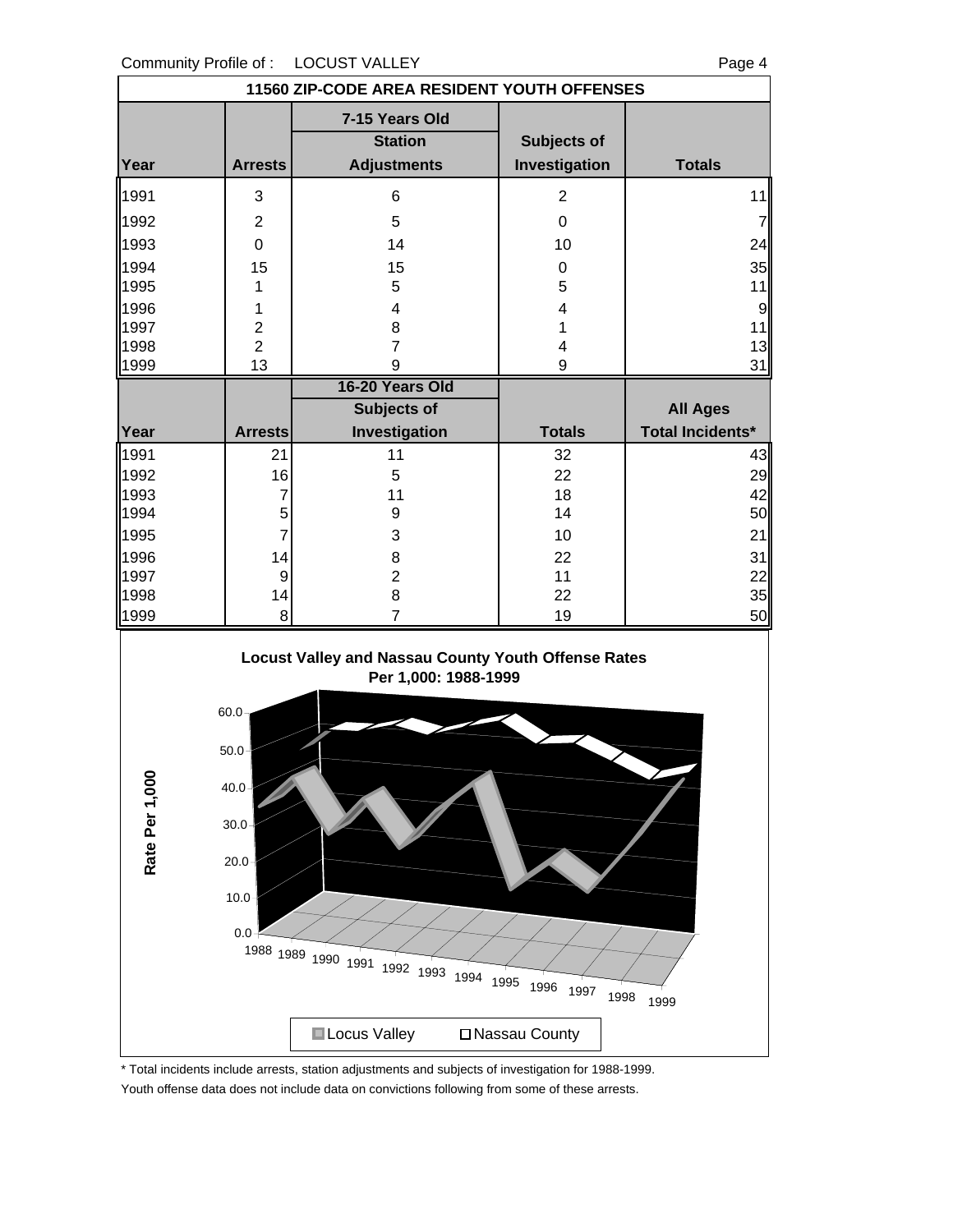Community Profile of : COCUST VALLEY **Example 2** Page 5

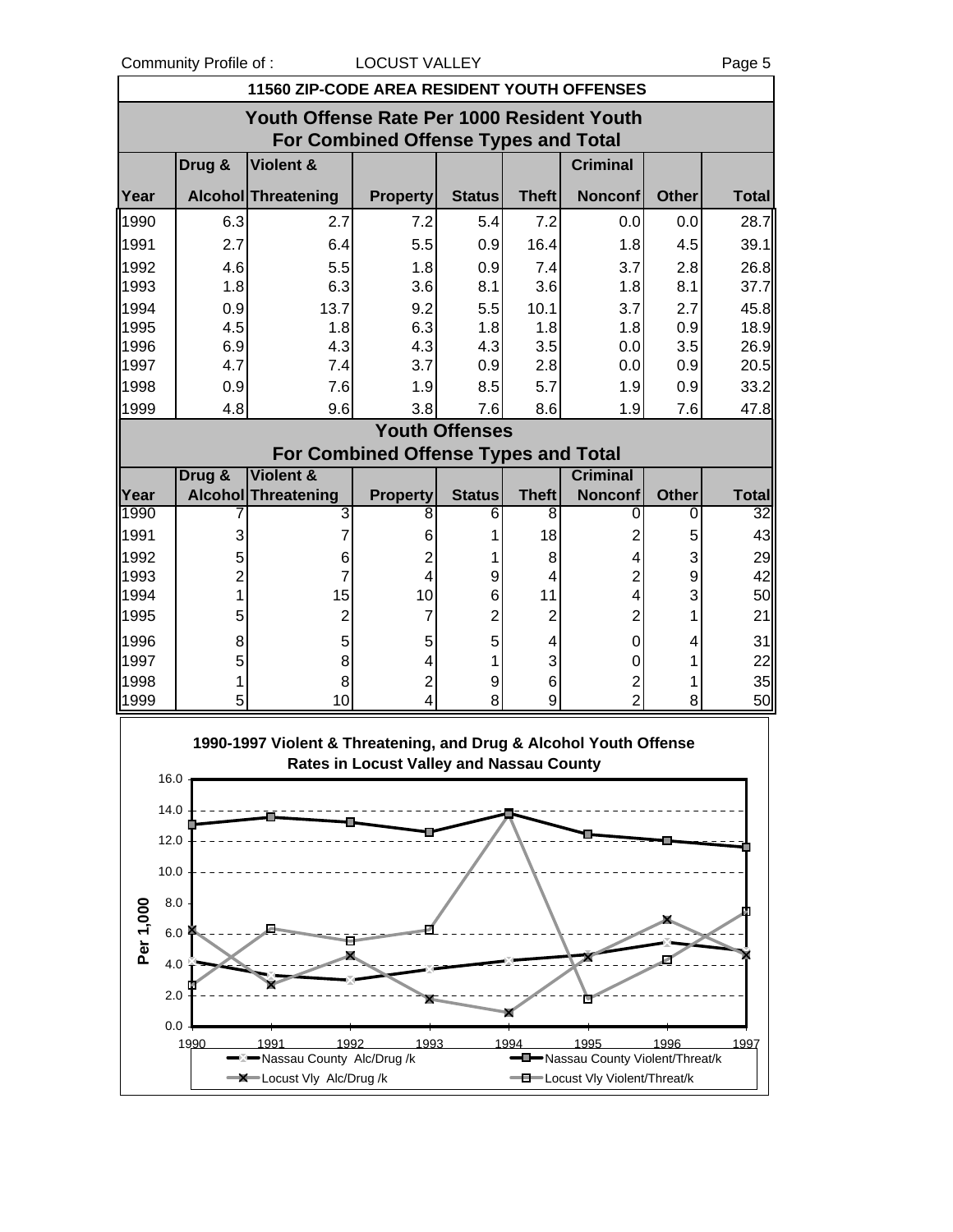

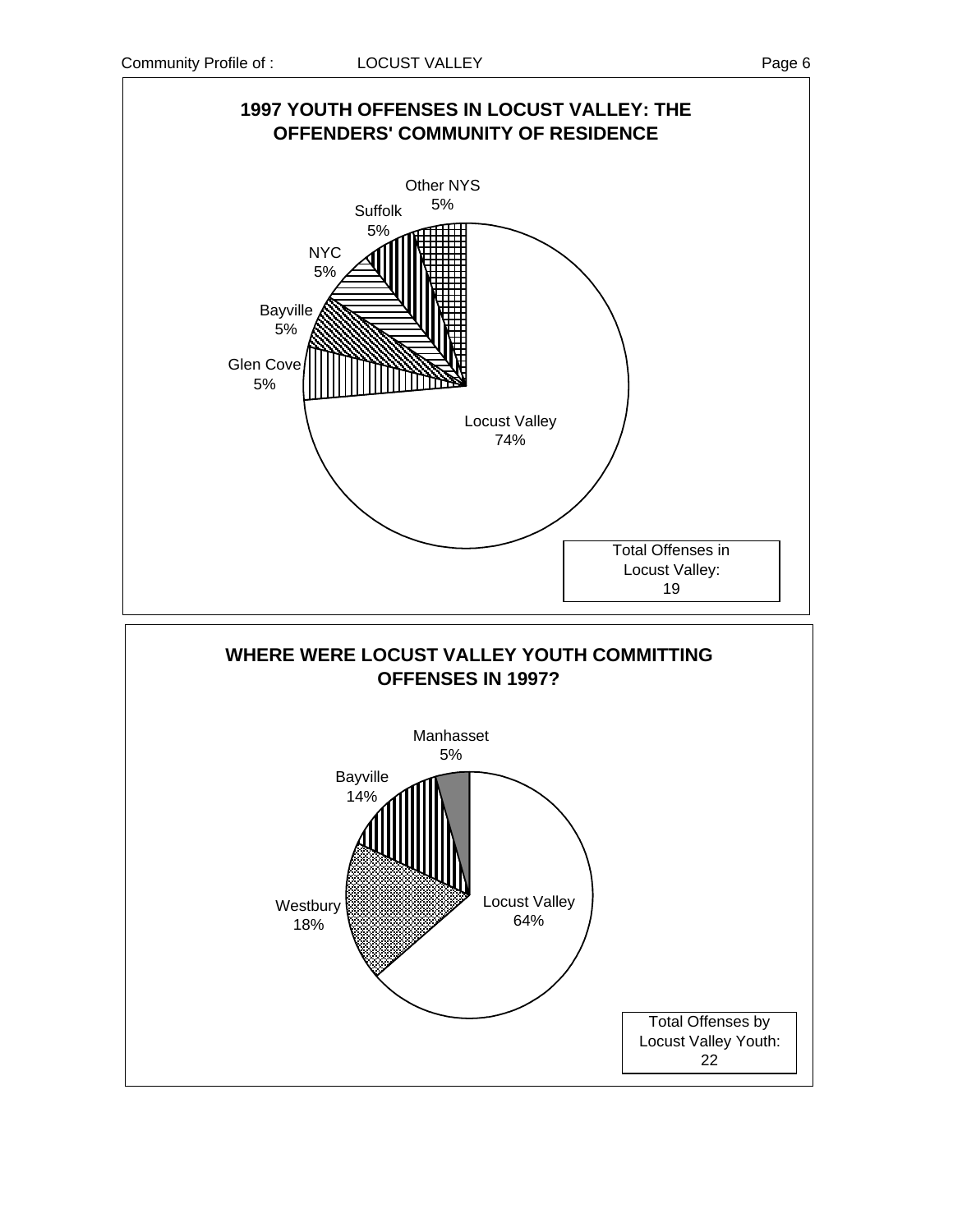|                      |                |                |                |                |          |                |                | 1991-97   |
|----------------------|----------------|----------------|----------------|----------------|----------|----------------|----------------|-----------|
|                      |                |                |                |                |          |                |                | Percent   |
| Age                  | 1991           | 1992           | 1993           | 1994           | 1995     | 1996           | 1997           | Change    |
| 10 Yr & Less         | $\overline{0}$ | 0              | 0              | $\overline{0}$ | $\Omega$ | $\Omega$       | 0              |           |
| $\%$                 | 0.0%           |                | 0.0%           | 0.0%           | 0.0%     | 0.0%           | 0.0%           |           |
| 11 to 12             | $\Omega$       | $\mathbf{0}$   | $\mathbf{1}$   | $\Omega$       | $\Omega$ | $\Omega$       | $\Omega$       |           |
| $\frac{0}{0}$        | 0.0%           |                | 10.0%          | 0.0%           | 0.0%     | 0.0%           | 0.0%           |           |
| $\overline{13}$      | 0              | $\overline{0}$ | 1              | $\Omega$       | $\Omega$ | $\Omega$       | $\overline{0}$ |           |
| $\%$                 | 0.0%           |                | 10.0%          | 0.0%           | 0.0%     | 0.0%           | 0.0%           |           |
| 14                   | $\mathbf 0$    | $\mathbf 0$    | $\mathbf{1}$   | $\mathbf{1}$   | $\Omega$ | $\overline{2}$ | $\mathbf 1$    |           |
| $\frac{0}{0}$        | 0.0%           |                | 10.0%          | 20.0%          | 0.0%     | 40.0%          | 100.0%         |           |
| 15                   | 1              | 0              | $\overline{2}$ | 1              | 1        | $\Omega$       | $\Omega$       | $-100.0%$ |
| $\%$                 | 100.0%         |                | 20.0%          | 20.0%          | 100.0%   | 0.0%           | 0.0%           |           |
| 16                   | $\Omega$       | $\mathbf{0}$   | $\overline{2}$ | $\Omega$       | $\Omega$ | $\Omega$       | $\Omega$       |           |
| $\%$                 | 0.0%           |                | 20.0%          | 0.0%           | 0.0%     | 0.0%           | 0.0%           |           |
| 17                   | $\Omega$       | $\mathbf 0$    | 1              | $\Omega$       | $\Omega$ | $\mathcal{P}$  | $\Omega$       |           |
| $\%$                 | 0.0%           |                | 10.0%          | 0.0%           | 0.0%     | 40.0%          | 0.0%           |           |
| 18                   | $\mathbf{0}$   | $\mathbf{0}$   | $\mathbf{1}$   | $\overline{2}$ | $\Omega$ | $\Omega$       | $\Omega$       |           |
| $\frac{0}{0}$        | 0.0%           |                | 10.0%          | 40.0%          | 0.0%     | 0.0%           | 0.0%           |           |
| 19 to 20             | $\Omega$       | 0              | 1              |                | $\Omega$ |                | $\Omega$       |           |
| $\%$                 | 0.0%           |                | 10.0%          | 20.0%          | 0.0%     | 20.0%          | 0.0%           |           |
| <b>Locust Valley</b> |                |                |                |                |          |                |                |           |
| Total                | 1              | $\overline{0}$ | 10             | 5              |          | 5              | 1              | 0.0%      |
| Rate Per 1,000       | 0.8            | 0.0            | 7.5            | 3.7            | 0.7      | 3.6            | 0.7            | $-13.2%$  |
| <b>Nassau County</b> |                |                |                |                |          |                |                |           |
| Rate Per 1,000       | 5.19           | 6.63           | 8.98           | 8.68           | 7.52     | 7.23           | 7.30           | 40.5%     |

### **Resident Locust Valley Runaway and Homeless Youth by Age Group**

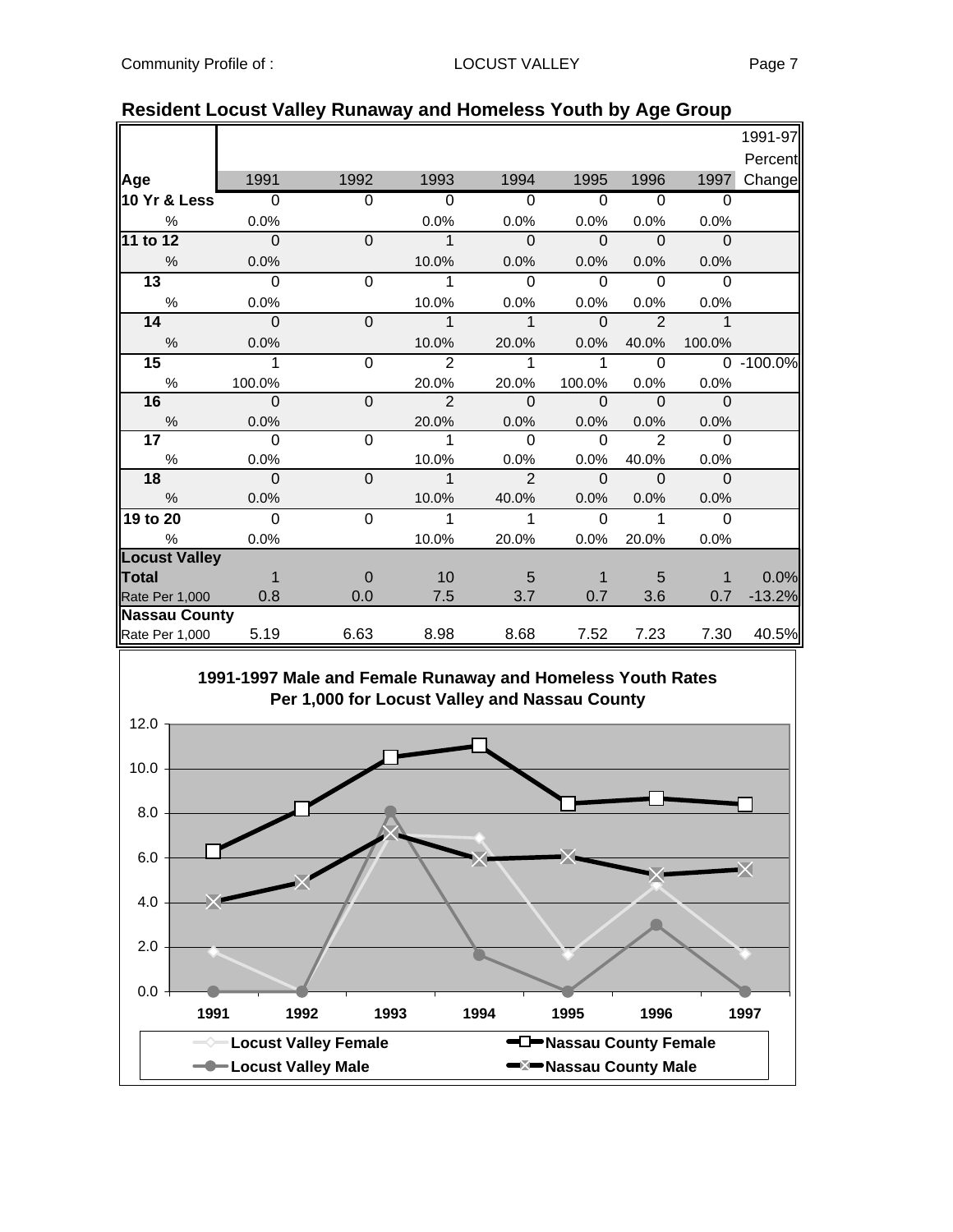## **PUBLIC SCHOOL ENROLLMENT IN LOCUST VALLEY CSD**

|                   | European | African  |                | Asian    | Native                                                |          |       |
|-------------------|----------|----------|----------------|----------|-------------------------------------------------------|----------|-------|
| Year              | American | American | Latino         | American | American                                              | Total    |       |
|                   |          |          |                |          |                                                       |          |       |
| 1987              | 1,840    | 34       | 44             | 44       | 2                                                     | 1,964    |       |
| 1988              | 1,771    | 28       | 47             | 41       | 1                                                     | 1,888    |       |
| 1989              | 1,671    | 32       | 54             | 48       | 2                                                     | 1,807    |       |
| 1990              | 1,682    | 26       | 58             | 35       | $\Omega$                                              | 1,801    |       |
| 1991              | 1,711    | 38       | 65             | 38       | 0                                                     | 1,852    |       |
| 1992              | 1,714    | 43       | 78             | 48       | 1                                                     | 1,884    |       |
| 1993              | 1,748    | 31       | 90             | 48       | 0                                                     | 1,917    |       |
| 1994              | 1,797    | 32       | 85             | 60       | 2                                                     | 1,976    |       |
| 1995              | 1,825    | 33       | 121            | 38       | 1                                                     | 2,018    |       |
| 1996              | 1,861    | 37       | 115            | 56       | 1                                                     | 2,070    |       |
| 1997              | 1,920    | 33       | 94             | 47       | 0                                                     | 2,094    |       |
| 1998              | 1,882    | 24       | 121            | 78       | 1                                                     | 2,106    |       |
| 1999              | 1,908    | 36       | 134            | 43       | $\Omega$                                              | 2,121    |       |
|                   |          |          |                |          | Net Change in School Enrollment Between 1987 and 1999 |          |       |
|                   |          | European | African        |          | Asian                                                 | Native   |       |
|                   | 1987-99  | American | American       | Latino   | American                                              | American | Total |
| Change in Number  |          | 68       | $\overline{2}$ | 90       | -1                                                    | $-2$     | 157   |
| Change as Percent |          | 4%       | 6%             | 205%     | $-2%$                                                 | $-100%$  | 8%    |
|                   |          |          |                |          | Net Change in School Enrollment Between 1993 and 1999 |          |       |
|                   |          |          |                |          |                                                       |          |       |

|                   |         | <u>NEL CHANGE IN SCHOOL ENFORMENTE DELWEEN 1993 AND 1999</u> |          |        |          |          |                |
|-------------------|---------|--------------------------------------------------------------|----------|--------|----------|----------|----------------|
|                   |         | European                                                     | African  |        | Asian    | Native   |                |
|                   | 1993-99 | American                                                     | American | Latino | American | American | Total <b>l</b> |
| Change in Number  |         | 160                                                          | ∽        | 44     | -5       |          | 204            |
| Change as Percent |         | 9%                                                           | 16%      | 49%    | $-10%$   |          | 11%            |



\* The Native American percent increase is omitted from this chart because enrollment changes that begin or end with 10 or fewer students distort comparisons among the various enthic groups.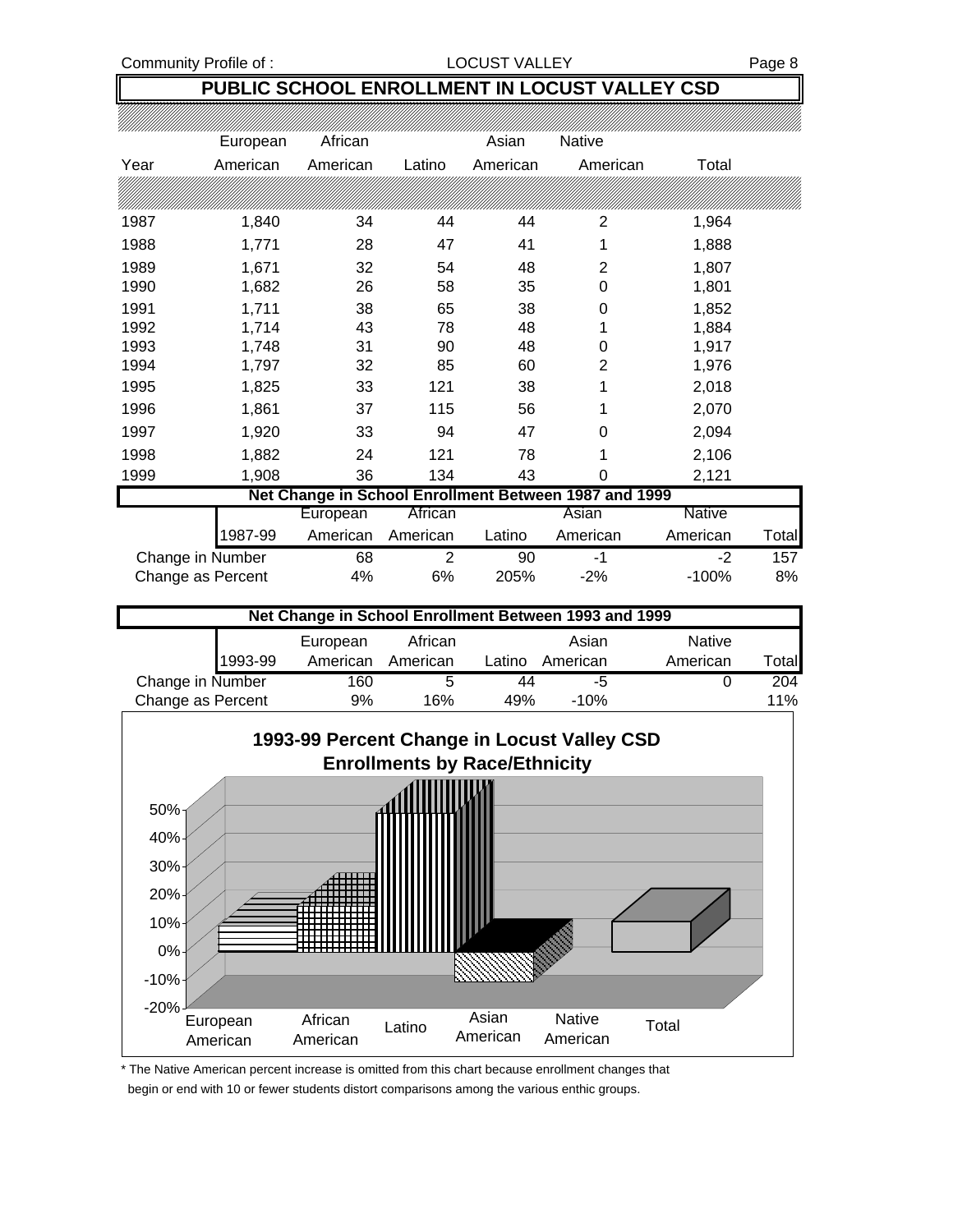### Community Profile of : COCUST VALLEY

### LOCUST VALLEY

### **REPORTED LIMITED ENGLISH PROFICIENT ENGLISH LANGUAGE LEARNERS (LEP/ELLs) IN LOCUST VALLEY CSD\***

|             |               |       |                          | <b>Oyster Bay and Nassau County</b> | Reported Number and Percent of LEP/ELL Students in Locust Valley CSD, |                      |                         |
|-------------|---------------|-------|--------------------------|-------------------------------------|-----------------------------------------------------------------------|----------------------|-------------------------|
|             |               |       |                          |                                     |                                                                       |                      |                         |
|             |               |       | <b>Locust Valley CSD</b> | <b>Town of Oyster Bay</b>           |                                                                       | <b>Nassau County</b> |                         |
| Year        | <b>Number</b> |       | <b>Percent of</b>        | <b>Number</b>                       | Percent of                                                            |                      | Number Percent of       |
|             |               |       | <b>Total Enrollment</b>  |                                     | <b>Total Enrollment</b>                                               |                      | <b>Total Enrollment</b> |
| 1992        |               | 66    | 3.5%                     | 837                                 | 2.2%                                                                  | 6,044                | 3.5%                    |
| 1993        |               | 68    | 3.5%                     | 873                                 | 2.3%                                                                  | 6,963                | 4.0%                    |
| 1994        |               | 55    | 2.8%                     | 874                                 | 2.3%                                                                  | 7,492                | 4.2%                    |
| 1995        |               | 68    | 3.4%                     | 879                                 | 2.3%                                                                  | 7,823                | 4.3%                    |
| 1996        |               | 70    | 3.4%                     | 883                                 | 2.2%                                                                  | 8,276                | 4.5%                    |
| 1997        |               | 68    | 3.2%                     | 1,009                               | 2.5%                                                                  | 9,219                | 4.9%                    |
| 1998        |               | 68    | 3.2%                     | 1,026                               | 2.5%                                                                  | 9,353                | 4.8%                    |
| 1999        |               | 68    | 3.2%                     | 1,125                               | 2.7%                                                                  | 10,077               | 5.1%                    |
| 1999 Total  |               |       |                          |                                     |                                                                       |                      |                         |
| Enrollment  |               | 2,121 |                          | 42,287                              |                                                                       | 195,804              |                         |
| 1992 - 1999 |               | 3.0%  |                          | 34.5%                               |                                                                       | 66.7%                |                         |
| ∥% Change   |               |       |                          |                                     |                                                                       |                      |                         |

\* In the 1998-1999 school year, there were 77 different languages spoken by students enrolled

in Nassau County public schools.



\*\* The annual number of reported LEP/ELLs enrollment is based upon the number of Limited English Proficient English Language Learners in the local district as reported on the State Education Department/ The University of the State of New York, Commissioners Regulations Part 154 Application.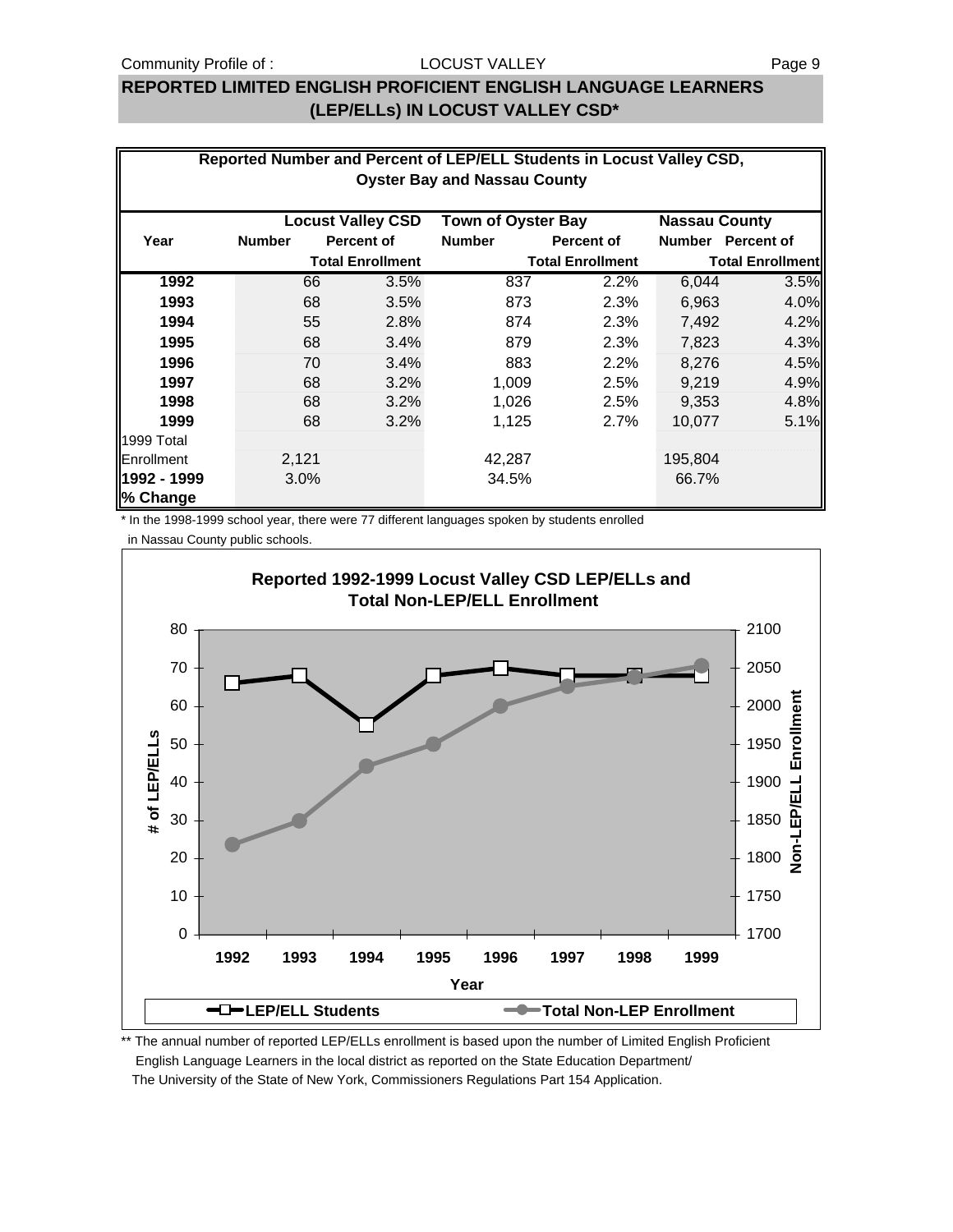Community Profile of : LOCUST VALLEY **Example 20 For a Page 10** 

 **Dropout Percents in Locust Valley CSD, Town of Oyster Bay, & Nassau County**

|      |                |                       |          |                  | DROPOUT NUMBERS & PERCENTS OF HIGH SCHOOL ENROLLMENT* |               |
|------|----------------|-----------------------|----------|------------------|-------------------------------------------------------|---------------|
| Year |                | District-# District-% | Town-#** | $\frac{9}{6}$ ** | County-#                                              | $\frac{9}{6}$ |
|      |                |                       |          |                  |                                                       |               |
| 1987 | 1              | 0.1                   | 260      | 1.8              | 1284                                                  | 2.0           |
| 1988 | 9              | 1.3                   | 267      | 2.1              | 1177                                                  | 2.0           |
| 1989 | 8              | 1.4                   | 160      | 1.3              | 932                                                   | 1.7           |
| 1990 | 4              | 0.7                   | 114      | 1.0              | 759                                                   | 1.4           |
| 1991 |                | 0.2                   | 71       | 0.6              | 613                                                   | 1.2           |
| 1992 | $\overline{2}$ | 0.4                   | 81       | 0.7              | 654                                                   | 1.2           |
| 1993 | 11             | 1.9                   | 69       | 0.6              | 630                                                   | 1.2           |
| 1994 |                | 0.2                   | 52       | 0.5              | 724                                                   | 1.4           |
| 1995 | 9              | 1.6                   | 67       | 0.6              | 531                                                   | 1.0           |
| 1996 | $\overline{2}$ | 0.4                   | 80       | 0.7              | 477                                                   | 0.9           |
| 1997 | 7              | 1.3                   | 58       | 0.5              | 479                                                   | 0.9           |
| 1998 | 8              | 1.4                   | 85       | 0.8              | 489                                                   | 0.9           |

\*Dropout Rate = Dropouts divided by 9-12 grade enrollment including ungraded secondary enrollment. A dropout

is defined as any pupil who left school prior to graduation & did not enter another school or program leading to a GED.



\*\*Town data based on a weighted average of communities which are fully or partially located within town boundaries.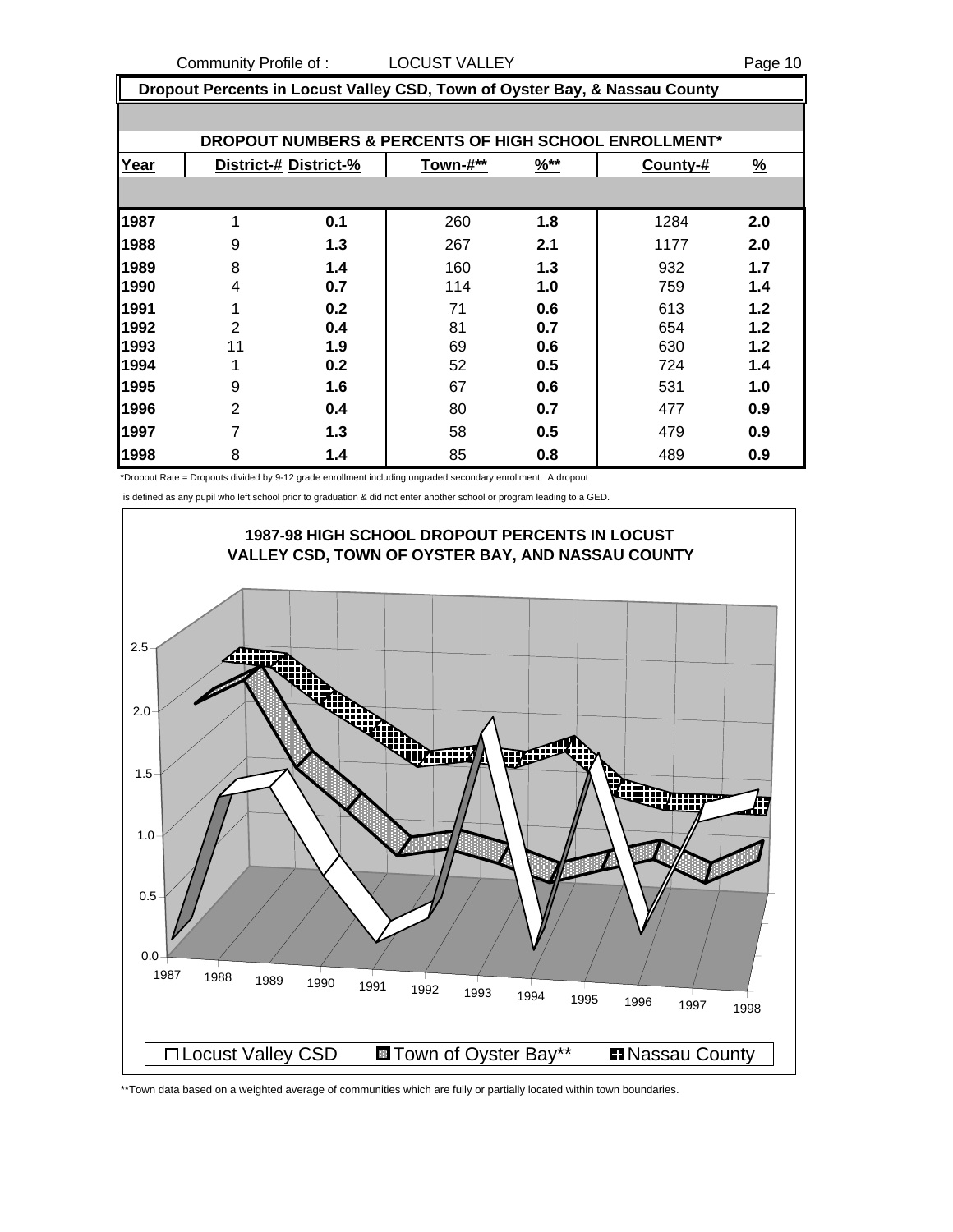|                                   |                      |                      | 1982-97 Total Births and Fertility Rates For Locust Valley 11560<br>Nassau County and New York State* |                      |                              |           |
|-----------------------------------|----------------------|----------------------|-------------------------------------------------------------------------------------------------------|----------------------|------------------------------|-----------|
|                                   |                      | <b>Locust Valley</b> |                                                                                                       | <b>Nassau County</b> | <b>New York State</b>        |           |
|                                   |                      | Fertility            |                                                                                                       | Fertility            |                              | Fertility |
| Year                              | Births**             | Rate                 | <b>Births</b>                                                                                         | Rate                 | <b>Births</b>                | Rate      |
| 1982                              | 74                   | 36.2                 | 14,342                                                                                                | 49.0                 | 246,889                      | 59.6      |
| 1983                              | 77                   | 39.1                 | 14,541                                                                                                | 49.8                 | 248,222                      | 59.6      |
| 1984                              | 73                   | 38.9                 | 14,758                                                                                                | 50.6                 | 250,436                      | 59.9      |
| 1985                              | 73                   | 40.7                 | 15,247                                                                                                | 52.3                 | 258,826                      | 61.6      |
| 1986                              | 74                   | 42.8                 | 15,567                                                                                                | 53.5                 | 263,045                      | 62.3      |
| 1987                              | 77                   | 47.1                 | 16,504                                                                                                | 56.8                 | 271,355                      | 64.0      |
| 1988                              | 81                   | 52.4                 | 17,072                                                                                                | 58.8                 | 279,976                      | 65.8      |
| 1989                              | 83                   | 56.5                 | 17,700                                                                                                | 61.1                 | 290,528                      | 67.9      |
| 1990                              | 83                   | 60.0                 | 18,180                                                                                                | 62.8                 | 297,468                      | 69.3      |
| 1991                              | 79                   | 56.4                 | 17,864                                                                                                | 62.2                 | 292,523                      | 68.1      |
| 1992                              | 73                   | 52.0                 | 18,065                                                                                                | 63.3                 | 287,531                      | 67.2      |
| 1993                              | 71                   | 50.1                 | 17,931                                                                                                | 63.2                 | 282,377                      | 66.3      |
| 1994                              | 71                   | 50.7                 | 17,903                                                                                                | 64.6                 | 277,945                      | 65.6      |
| 1995                              | 75                   | 53.3                 | 18,084                                                                                                | 66.0                 | 271,042                      | 64.3      |
| 1996                              | 78                   | 55.7                 | 17,722                                                                                                | 63.8                 | 263,611                      | 63.0      |
| 1997                              | 79                   | 56.9                 | 17,100                                                                                                | 62.0                 | 256,976                      | 61.8      |
| 84<br>82                          |                      |                      | 1982 - 1997 Locust Valley Total Births                                                                |                      |                              |           |
| 80<br>78<br>umber of Births<br>76 |                      |                      |                                                                                                       |                      |                              |           |
| 74<br>72                          |                      |                      |                                                                                                       |                      |                              |           |
| z<br>70                           |                      |                      |                                                                                                       |                      |                              |           |
| 68                                |                      |                      |                                                                                                       |                      |                              |           |
| 66<br>64                          |                      |                      |                                                                                                       |                      |                              |           |
|                                   | 1983<br>1982<br>1984 | 1985<br>1986         | 1988<br>1987<br>1989<br>1990                                                                          | 1991<br>1992         | 1996<br>1993<br>1994<br>1995 | 1997      |
|                                   |                      |                      | Year                                                                                                  |                      |                              |           |
|                                   |                      |                      |                                                                                                       |                      |                              |           |

\* Fertility rate based on live births per 1,000 female population 15-44. Data for 1990-97 reflect zip code boundaries. Data for prior years reflect the local zip-code community based upon census tract data. \*\* The number of births to mothers in the Locust Valley area is a three year "running" average for all years. Source: Nassau County & New York State Departments of Health.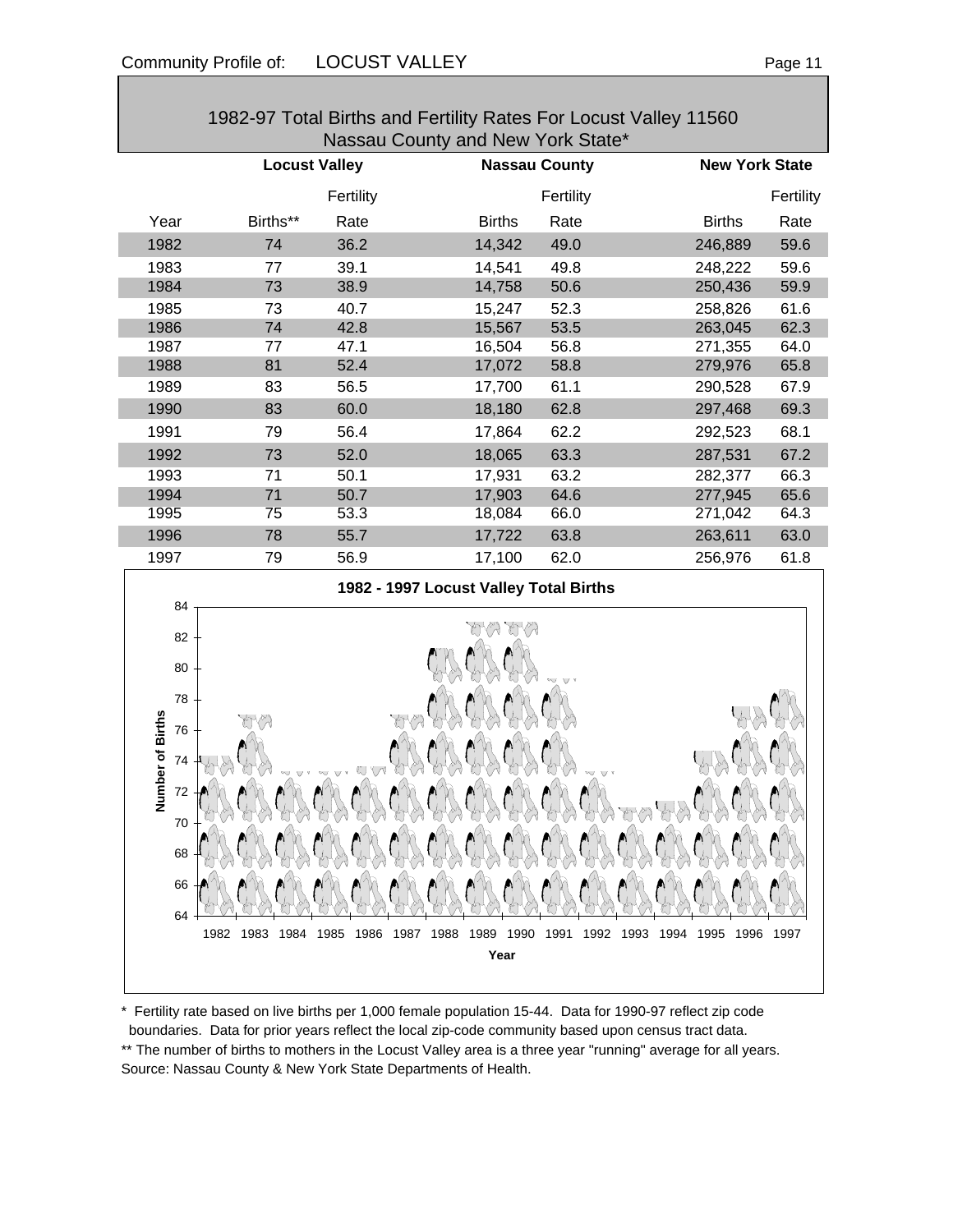| 1984-97 Births To Teen Mothers and Fertility Rates           |
|--------------------------------------------------------------|
| For Locust Valley 11560*, Nassau County and New York State** |

|      | <b>Locust Valley</b><br>Fertility<br>Teen |      |               | <b>Nassau County</b><br>Fertility |               | <b>New York State</b><br>Fertility |  |
|------|-------------------------------------------|------|---------------|-----------------------------------|---------------|------------------------------------|--|
| Year | <b>Births</b>                             | Rate | <b>Births</b> | Rate                              | <b>Births</b> | Rate                               |  |
| 1984 | $\overline{2}$                            | 6.9  | 668           | 12.2                              | 25,658        | 35.7                               |  |
| 1985 | $\overline{2}$                            | 7.5  | 711           | 13.4                              | 25,470        | 36.4                               |  |
| 1986 | $\mathbf{1}$                              | 3.5  | 685           | 13.4                              | 25,134        | 37.0                               |  |
| 1987 | $\overline{2}$                            | 6.5  | 677           | 13.8                              | 25,080        | 38.0                               |  |
| 1988 | 3                                         | 11.7 | 663           | 14.1                              | 25,861        | 40.3                               |  |
| 1989 | 3                                         | 13.2 | 679           | 15.0                              | 26,593        | 42.7                               |  |
| 1990 | 3                                         | 15.2 | 674           | 15.6                              | 26,553        | 44.0                               |  |
| 1991 | $\overline{2}$                            | 9.3  | 672           | 16.0                              | 26,216        | 44.1                               |  |
| 1992 | 1                                         | 2.9  | 629           | 15.1                              | 25,330        | 43.4                               |  |
| 1993 | 1                                         | 5.6  | 700           | 18.4                              | 25,515        | 44.3                               |  |
| 1994 | 1                                         | 5.9  | 682           | 18.2                              | 25,852        | 45.3                               |  |
| 1995 | 2                                         | 9.0  | 668           | 18.0                              | 24,805        | 43.6                               |  |
| 1996 | 3                                         | 11.2 | 637           | 15.8                              | 23,864        | 41.8                               |  |
| 1997 | 3                                         | 12.3 | 561           | 13.9                              | 22,185        | 38.5                               |  |



\* The number of birth to teen mothers in the Locust Valley area is a three year "running" average for all years.

\*\* Fertility rate based on live births per 1,000 female population 15-19. Data for 1990-97 reflect zip code boundaries. Data for prior years reflect the local community as comprised by census tracts. Source: Nassau County & New York State Departments of Health.